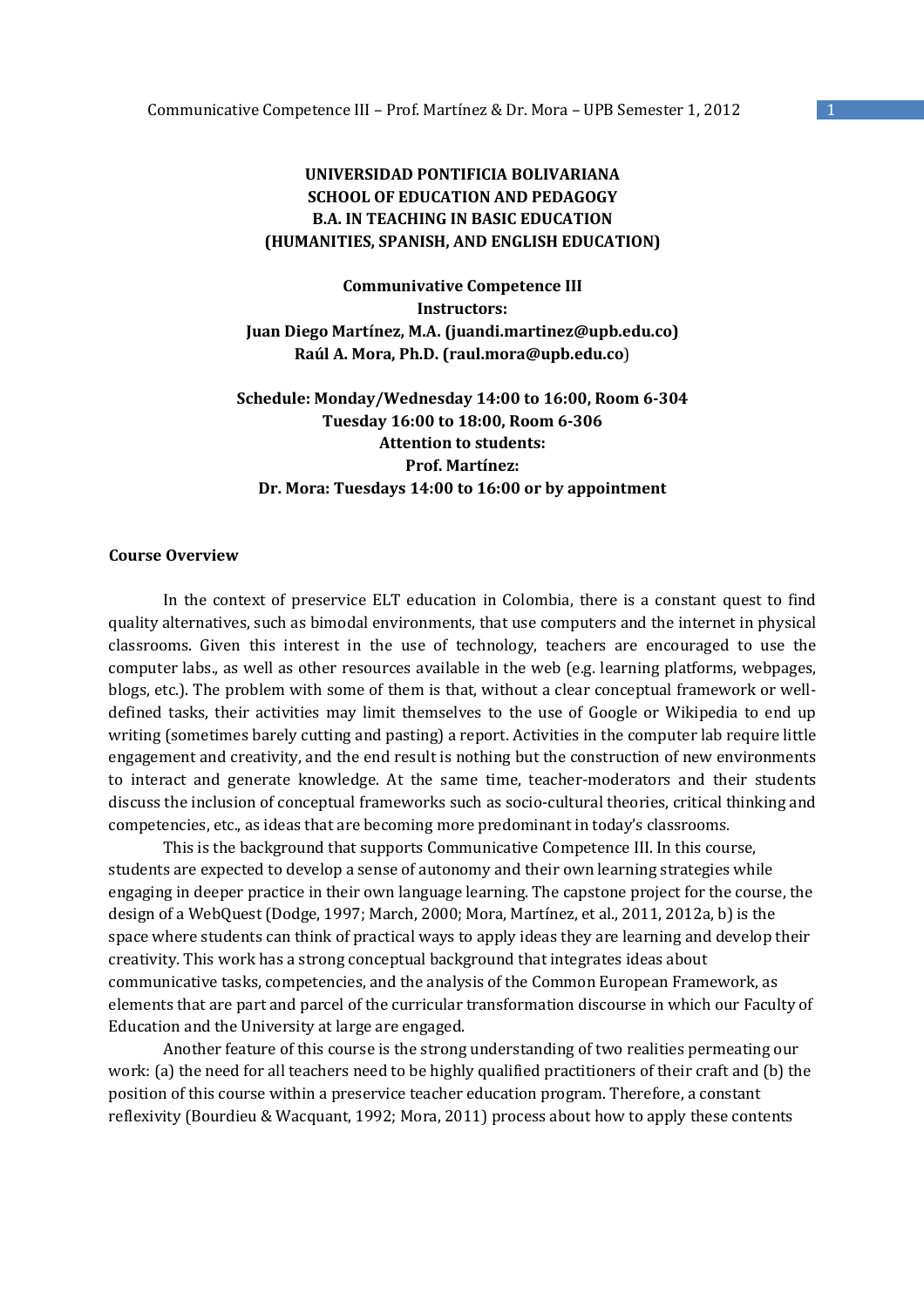and ideas to our work with students in the local contexts of Antioquia and Colombia will be a fixture will be a fixture in our class activities and discussions..

## **Assignments**

 There are three main assignments for this course. Please check the Class Schedule for information about the due dates.

**Assignment 1: Competence and Question Draft Statement –** As a bookend to the first module of this course, students have to write a draft statement where they have to illustrate the competence they will explore through their WebQuests, along with the guiding question that they intend to explore through the WebQuest. They will rely on the existing literature from the course and other sources they can find through the existing databases. **(30% of Final Grade)** 

**Assignment 2: WebQuest Design and Abstract–** During the second part of the module, students will design their WebQuest activity, starting from the ideas that they drafted in their statements. The WebQuest will be on a website (look at resources below for links for free websites). You will have plenty of latitude for topics and activities, so long as you maintain the basic structure of the WebQuest (see Dodge, 1997 for details). Another requirement of the project is to write an abstract (between 200-250 words). Your instructor will give you more details about how to write it. **(40% of Final Grade)** 

**Assignment 3: Presentation –** An important part of learning to become teachers and scholars is to become accustomed to facing audiences in academic settings. The final assignment of this course, then, involves making a short academic presentation (12 minutes maximum) where students will discuss the contents of their WebQuests, share details about the design, and answer questions from a panel of academics. **(30% of Final Grade)** 

## **Expectations**

**Classwork.** We expect all students to be on time every class. If, for some reason, you cannot be in class, please notify us as soon as possible. Remember that a large number of absences could be a reason for failing this course. Make sure to talk to either your other classmates or one of us to make up for the work. No assignments will be accepted after the due date without a proper excuse. The deadlines are set well in advance so check your personal or work schedules to make sure there are no conflicts. If you foresee a conflict, talk to us immediately so we can make proper arrangements.

**Participation.** We expect all students to be prepared to participate in every class. This includes reading the assigned documents and bringing all required resources at all times. All of you should be prepared to raise questions and issues as the result of your reading and the interactions with your instructors and each other. Since all of you will probably be teachers, we also expect a high degree of professionalism and ethical behavior from all of you. If you disagree with any ideas in class, feel free to say so in a proper manner. To us, the classroom is a community of learners and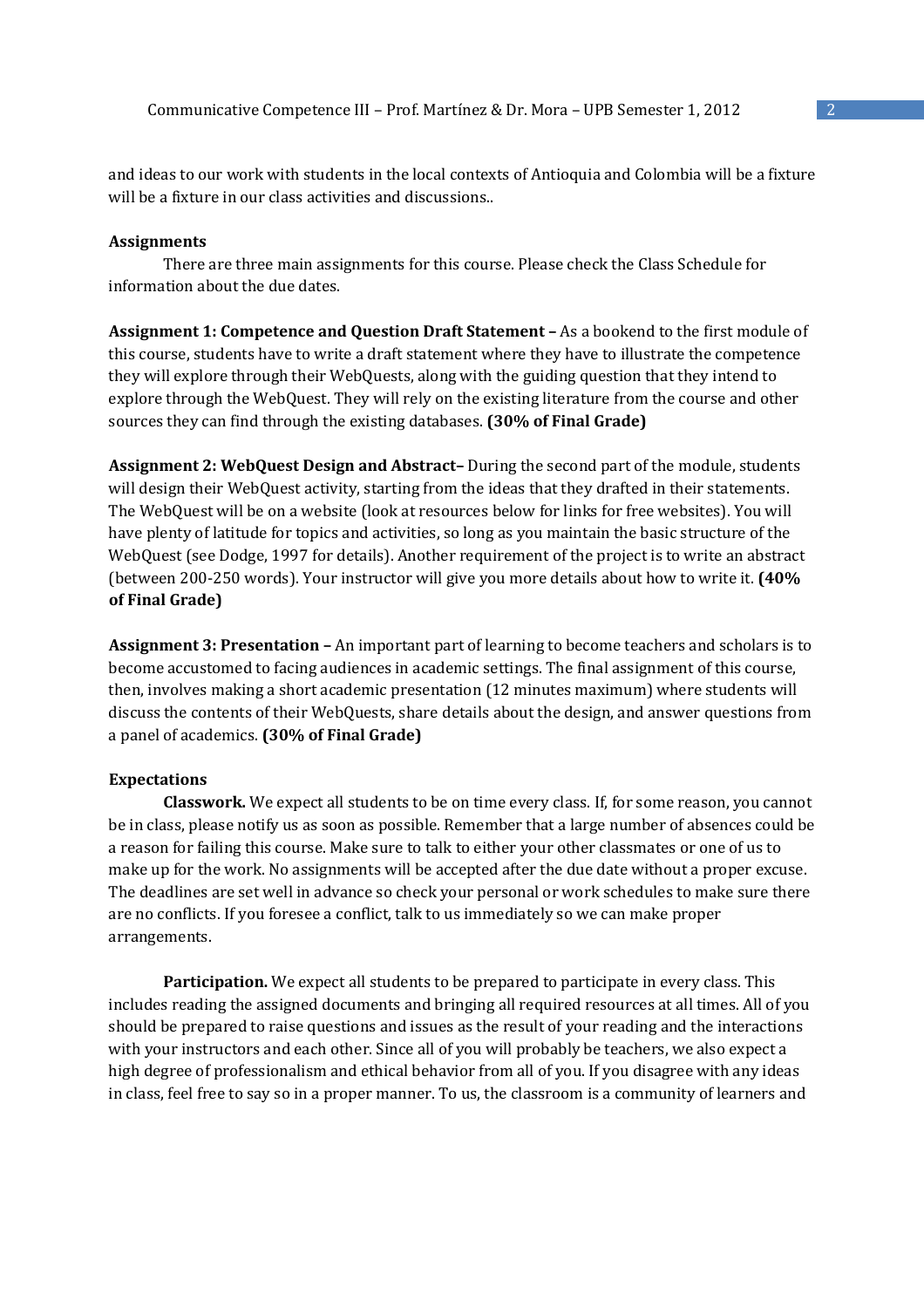scholars. Respectful interactions are important for the success of the academic exercises in which we will engage.

**Methodology.** Students will engage in class work for 6 hours every week. You should also plan to devote *at least* 4-6 hours a week to work on the readings and assignments for the course on your own. Since there is an option to use tutoring services to supplement the classes, **students should be proactive** and ask the instructors for help if needed. The instructors may also suggest students to seek tutoring or extra practice if necessary, but the notion that students must be **responsible and proactive** is fundamental for their success in this course. After all, there is an expectation that you are all becoming more autonomous learners.

**Ethical guidelines.** All assignments are to be original work. As scholars, we abide by the highest standards of academic integrity, including strong stances against cheating and plagiarism. Guidelines against cheating and plagiarism in this course will follow any internal guidelines that UPB has set in place for academic integrity, as well as existing Colombian copyright legislation, such as Ley 23 de 1986, specifically Article 31 (http://www.cerlalc.org/documentos/colo23.htm) and Ley 1032 de 2006 (http://www.unal.edu.co/dib/cip/pi\_ley\_1032\_2006.html). We invite you to get yourselves acquainted with these laws.

#### **Resources**

 All classroom resources will be available online on the Moodle site the instructors have set up for this course. To access the Moodle site for the course, go to Digicampus and look for "Competencia Comunicativa III." The password to access the course is **webquests2012**. It is your responsibility to download the resources for every week. In addition to online resources, you are supposed to have a notebook/journal with you at all times. We will do extensive note-taking during the course.

### **Technology**

We will have access to the computer labs for some class sessions, specifically during the latter part of the second module. However, if you have a laptop, you may bring it to class. We suggest you to download the resources to your hard drives before coming to the class, in case the WiFi is not working properly. If you cannot bring your own laptop, please make sure to print the resources if applicable (In that event, please remember the trees: print on both sides of the sheet, print two pages per side of the sheet, or use scrap paper). We kindly ask all of you to avoid using other online applications in class (e.g. Facebook, Twitter, e-mail, etc.) during class (if you were a teacher, would you like your students to be Tweeting while you are talking?). Finally, regarding the use of cell phones and smartphones, we have a **no-phoning, no-texting** policy in class (would you feel comfortable if you went to ask us a question and we did not listen to you because we were texting our friends?).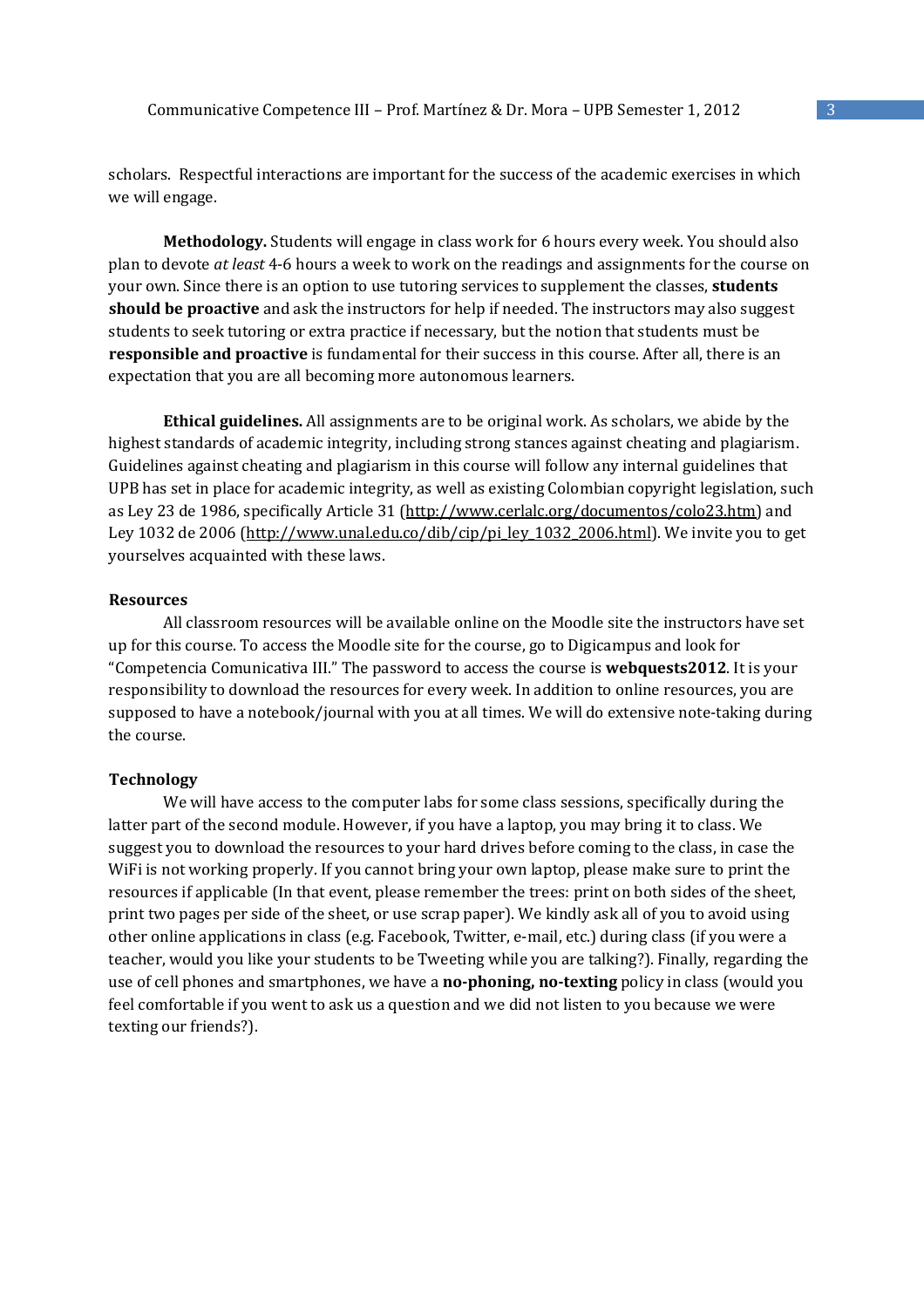# **Class Schedule**

| Week                                                        | <b>Topics</b>                                            | <b>Assigned Readings (all available on</b><br><b>Moodle site)</b> |  |
|-------------------------------------------------------------|----------------------------------------------------------|-------------------------------------------------------------------|--|
| MODULE 1: Conceptual Frameworks (Prof. Juan Diego Martínez) |                                                          |                                                                   |  |
|                                                             | [an. 23: Introduction to the Course                      | Course Syllabus                                                   |  |
| $\overline{2}$<br>Jan 23-<br>25                             | Jan. 24-25: What are WebQuests?                          | Jan. 24: Dodge, 1997; March, 2007; Yoder,<br>1999                 |  |
|                                                             |                                                          | Jan. 25: Chatel & Nodell, 2002;                                   |  |
|                                                             |                                                          | Halat, 2008; Summerville, 2000                                    |  |
| 3<br>Jan 30-<br>Feb 1<br>$\overline{4}$<br>Feb 6-8          | Critical thinking and WebQuests<br>Social constructivism | Jan. 30: Kelly, 2000                                              |  |
|                                                             |                                                          | Jan. 31: Polly & Ausband, 2006                                    |  |
|                                                             |                                                          | Feb. 1: Schweizer & Kossow, 2007                                  |  |
|                                                             |                                                          | Chaiklin 2003, Chapter 2                                          |  |
|                                                             |                                                          | Feb 6: pp. 39-45                                                  |  |
|                                                             |                                                          | Feb. 7: pp. 45-50                                                 |  |
|                                                             |                                                          | Feb. 8: pp. 50-57                                                 |  |
|                                                             |                                                          | Feb. 13: Nussbaum, 1999, pp. 40-47                                |  |
|                                                             |                                                          | Feb. 14: Common European Framework,                               |  |
|                                                             |                                                          | pp. 101-108                                                       |  |
| 5                                                           |                                                          | Feb. 15:                                                          |  |
| Feb 13-                                                     | <b>Capabilities and Competences</b>                      | Common European Framework: (Choose                                |  |
| 15                                                          |                                                          | one section)                                                      |  |
|                                                             |                                                          | pp. 108-112                                                       |  |
|                                                             |                                                          | pp. 112-118                                                       |  |
|                                                             |                                                          | pp. 118-122                                                       |  |
|                                                             |                                                          | pp. 123-130                                                       |  |
| 6                                                           | Technological mediation                                  | Chapelle, 2003, pp. 40-67                                         |  |
| Feb 20-                                                     |                                                          | Feb. 20: pp. 40-54                                                |  |
| 22                                                          |                                                          | Feb. 21: pp. 54-61                                                |  |
|                                                             |                                                          | Feb. 22: pp. 61-67                                                |  |
| $\overline{7}$                                              | Communicative tasks                                      | Nunan, 2004, Chapter 3                                            |  |
| Feb 27-                                                     |                                                          | Feb. 27: pp. 40-52                                                |  |
| 29                                                          |                                                          | Feb. 28: pp. 52-64                                                |  |
|                                                             |                                                          | Feb. 29: pp. 64-73                                                |  |
| 8                                                           |                                                          |                                                                   |  |
| Mar 5-7                                                     | Defining competences:                                    | Common European Framework, pp. 53-                                |  |
| 9                                                           | Writing a guiding question                               | 56; pp. 108-130                                                   |  |
| Mar 12-<br>14                                               |                                                          | Nunan, 2004, Chapter 3                                            |  |
| MODULE 2: Operationalizing WebQuests (Dr. Raúl A. Mora)     |                                                          |                                                                   |  |
| 10                                                          |                                                          |                                                                   |  |
| Mar 20-                                                     | Analyzing the competences and questions                  | Revisit all readings from Weeks 2 and 3                           |  |
| 21                                                          | $\left($ I                                               | Bring drafts to class for the discussion                          |  |
| Mar 21                                                      | <b>DRAFT DUE</b>                                         |                                                                   |  |
| 11                                                          | Analyzing the competences and questions                  | Revisit all readings from Weeks 2 and 3                           |  |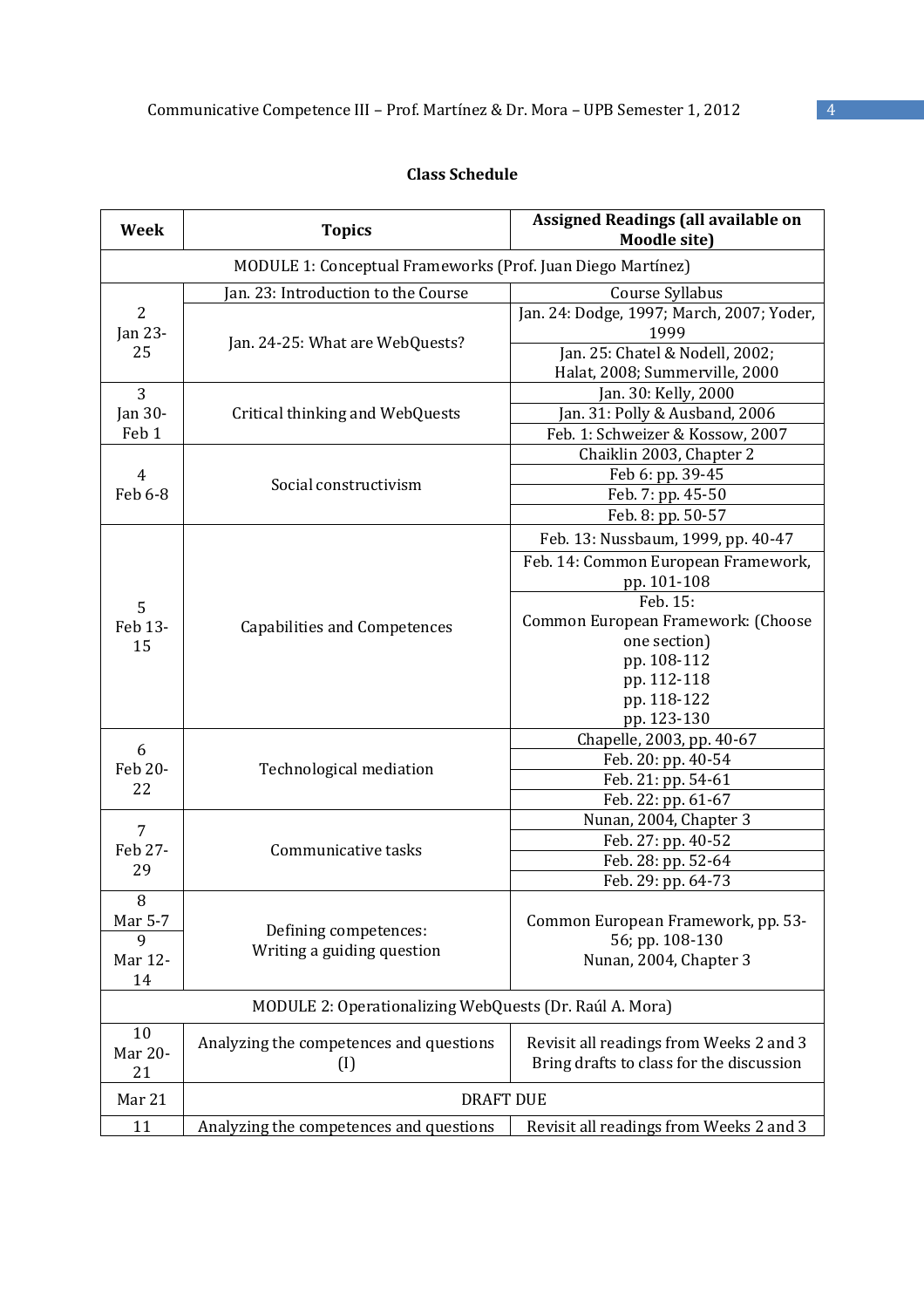| Mar 26-<br>28 | (II)                                                     | Bring drafts to class for the discussion |
|---------------|----------------------------------------------------------|------------------------------------------|
| Apr 2-4       | <b>EASTER BREAK - NO CLASS</b>                           |                                          |
| 12            |                                                          | Apr. 9: Barahona, n.d.                   |
| Apr 9-11      | WebQuests in the context of English<br>Language Learners | Apr. 10: Şen & Neufeld, 2006             |
|               |                                                          | Apr. 11: Sox & Rubinstein-Ávila, 2009    |
| 13            |                                                          | Apr. 16: Andrade, 1997                   |
| Apr 16-       | Apr. 16-17: Creating rubrics                             | Apr. 17: Andrade, 2000                   |
| 18            | Apr. 18: Rubrics and WebQuests                           | Apr. 18: Whittaker, et al., 2001         |
| 14            | Apr. 23: Selecting quality resources                     | March, 2000                              |
| Apr 23-       | Apr. 24-25: Creating the WebQuest:                       |                                          |
| 25            | <b>Introduction and Task</b>                             |                                          |
| 15            | Creating the WebQuest: Task, Process,                    |                                          |
| Apr 30-       | Resources                                                | Workshop; no readings assigned           |
| May 2         |                                                          |                                          |
| 16            | Creating the WebQuest: Evaluation,                       |                                          |
| May 7-9       | Conclusion, and Abstract                                 |                                          |
| 17            | <b>FINAL PRESENTATIONS</b><br>WebQuest and Abstract Due  |                                          |
| May 14-       |                                                          |                                          |
| 16            |                                                          |                                          |

# **Online Resources**

Dr. Mora has pooled a few resources online for WebQuests. You may look at them at his website, http://elpatronhimself.net/webquests.php.

# **References**

- Andrade, H. G. (1997). *Understanding rubrics.* Retrieved from: http://www.jcu.edu/academic/planassess/pdf/Assessment%20Resources/Rubrics/Other %20Rubric%20Development%20Resources/rubric.pdf
- Andrade, H. G. (2000). Using rubrics to promote thinking and learning. *Educational Leadership, 57*(5). Retrieved from

http://www.smallschoolsproject.org/PDFS/coho103/using\_rubrics.pdf

Barahona, M. A. (n.d.). *Why webquests can be useful in EFL?* Retrieved from http://slideshare.net/malba08/why-webquests-can-be-useful-in-efl

Chaiklin, S. (2003). The Zone of Proximal Development in Vygotsky's analysis of learning and instruction. In A. Kozulin, B. Gindis, V. S. Ageyev, & S. M. Miller (Eds.), *Vygotsky's Educational Theory In Cultural Context* (pp. 39-64). Cambridge, UK: Cambridge University Press.

Chapelle, C. A. (2003). *English language learning and technology.* Philadelphia, PA: John Benjamins.

Chatel, R. G. & Nodell, J. (2002, November). *WebQuests: Teachers and students as global literacy learners.* Paper presented at the Annual Meeting of the Connecticut Reading Association, Cromwell, CT.